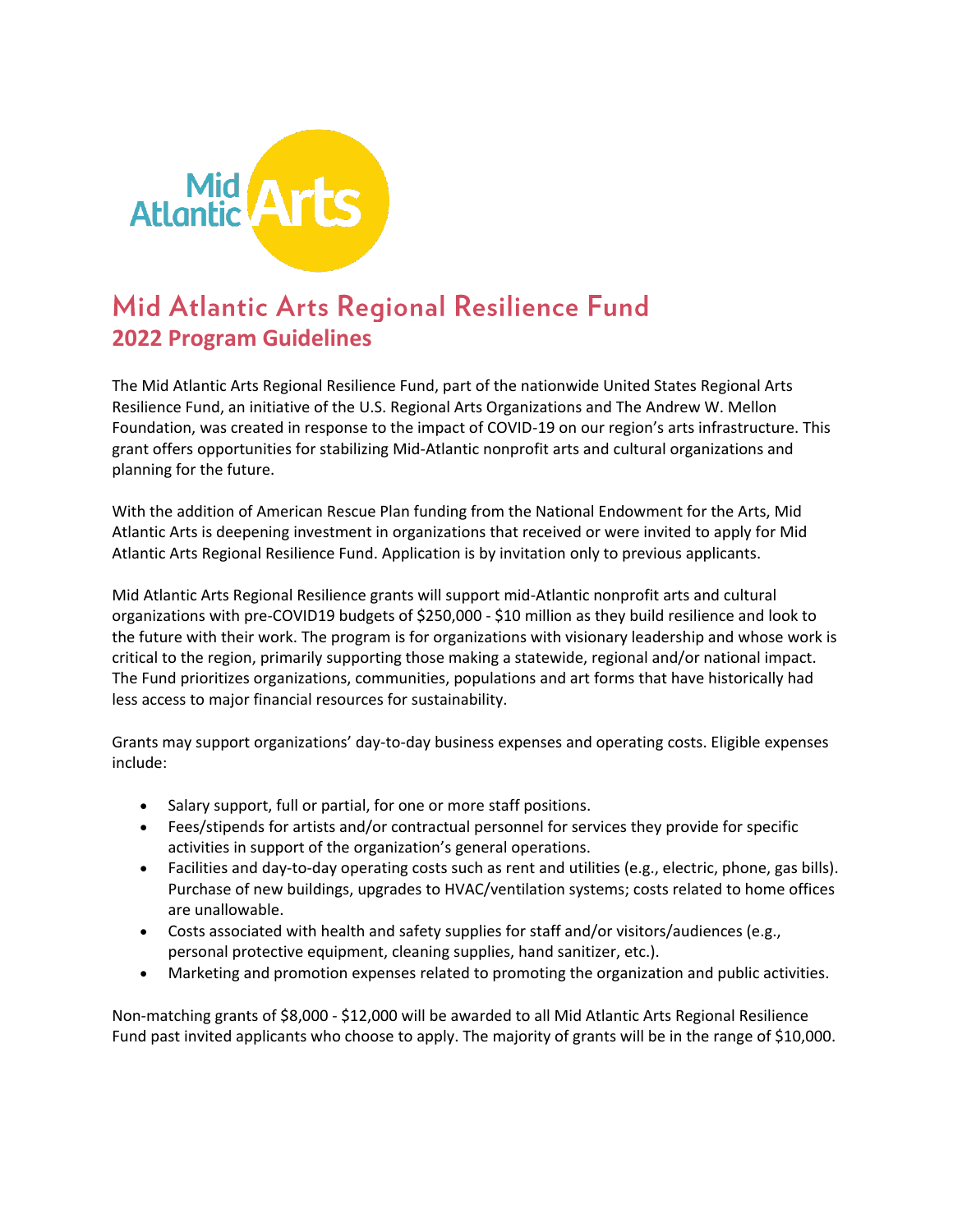Organizations who received **[National Endowment for the Arts for American Rescue Plan](https://www.arts.gov/about/news/2021/nea-offers-relief-funds-help-arts-and-culture-sector-recover-pandemic?utm_source=NEWS&utm_medium=FB&utm_campaign=NEWS_ARPGuidelines_FB)** funds may not seek funding for the same expenses during the same period of time. Recipients will be required to keep documentation to show which costs are being supported by each funding source.

## **ELIGIBILITY**

Application for FY22 grant support is by invitation only to existing grantees and invited past applicants. Applications will open in April 2022.

For details on the 2020 eligibility criteria and nomination process, please see the 2020 program [guidelines.](https://www.midatlanticarts.org/grants-programs/mid-atlantic-arts-regional-resilience-fund/)

# **APPLICATION REVIEW CRITERIA**

Artistic Excellence

- Exceptional artistic, cultural and community impact
- Visionary leadership (staff and/or volunteer)
- Demonstrated community engagement and support

Artistic Merit

- Statewide, regional or national impact
- Commitment to equity and inclusion
- Track record of stability in fiscal management and ongoing operations

Priority was given to:

• historically under-resourced organizations, and/or those that work to serve under-resourced populations, communities, and/or art forms.

In addition, the geographic distribution of awards between urban and rural areas was considered.

#### **DEADLINE**

By Invitation Only: May 5, 2022.

Online applications must be submitted before midnight on the deadline date.

Mid Atlantic Arts staff is available for assistance Monday – Friday 8:30 AM – 4 PM Eastern. For questions, contac[t resilience@midatlanticarts.org](mailto:resilience@midatlanticarts.org)

## **PROCESS AND NOTIFICATION**

The grant period for Mid Atlantic Arts Regional Resilience grants is July 1, 2022-December 31, 2022.

Applicants can find the 2022 Resilience application in the [online grants portal](https://midatlanticarts.smartsimple.com/) on April 5, 2022.

Applicants will be notified via email by the end of June 2022.